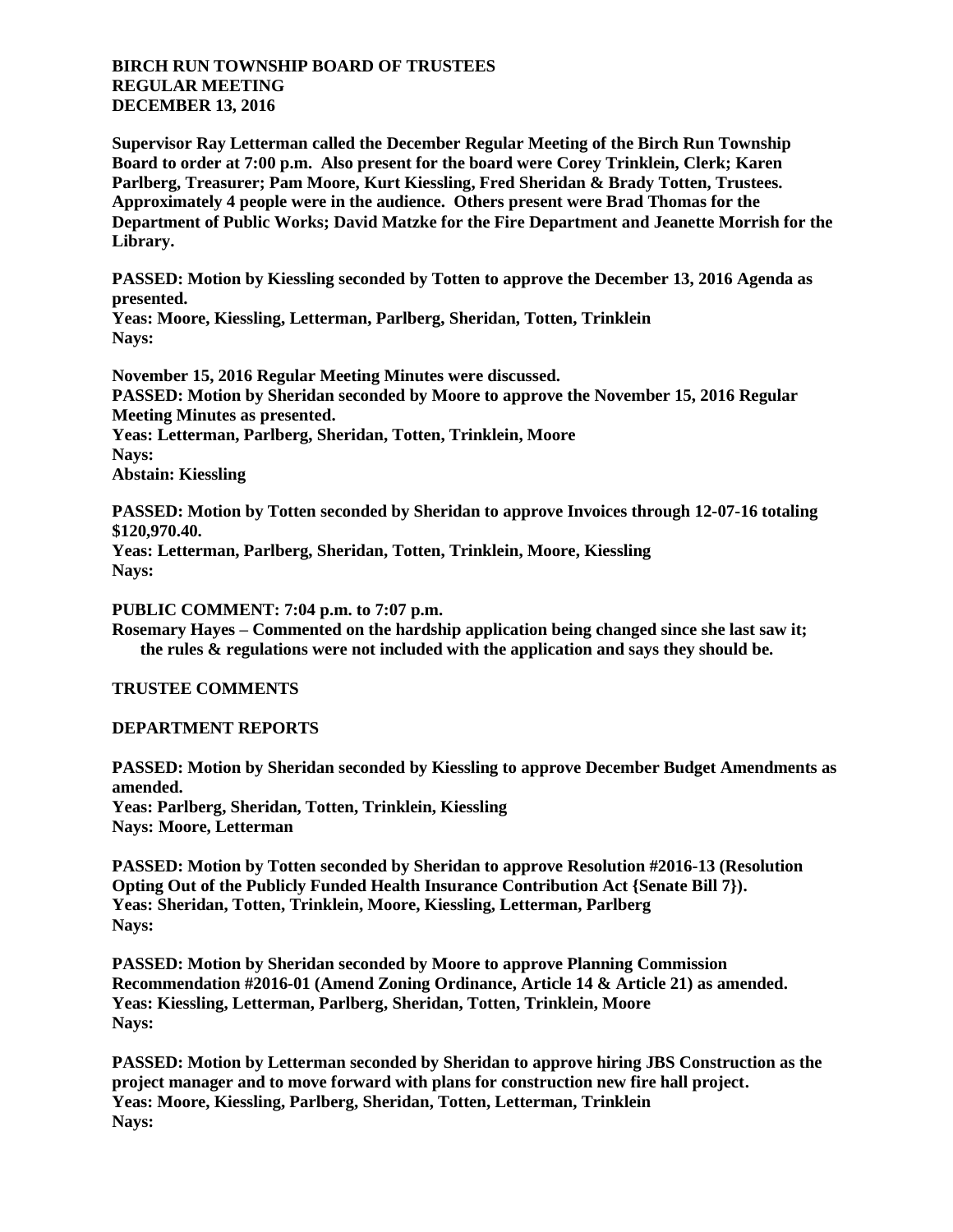**PASSED: Motion by Sheridan seconded by Moore to approve sending out for lawn mowing bids for the years 2017 - 2020.**

**Yeas: Sheridan, Totten, Trinklein, Moore, Kiessling, Letterman, Parlberg Nays:** 

**PASSED: Motion by Totten seconded by Parlberg to approve reappointing Fred Sheridan to the Planning Commission. Yeas: Letterman, Parlberg, Totten, Trinklein, Moore, Kiessling Nays:** 

**Abstain: Sheridan**

**PASSED: Motion by Totten seconded by Sheridan to approve reappointing Steve Schaar to the Planning Commission.**

**Yeas: Parlberg, Sheridan, Totten, Trinklein, Moore, Kiessling, Letterman Nays:** 

**PASSED: Motion by Totten seconded by Sheridan to approve reappointing Helen Morse to the Planning Commission. Yeas: Sheridan, Totten, Trinklein, Moore, Kiessling, Letterman, Parlberg Nays:** 

**PASSED: Motion by Totten seconded by Moore to approve appointing Brett Polley to the Zoning Board of Appeals.**

**Yeas: Parlberg, Sheridan, Totten, Trinklein, Moore, Kiessling, Letterman Nays:** 

**PASSED: Motion by Totten seconded by Moore to approve reappointing Kurt Kiessling to the Zoning Board of Appeals. Yeas: Sheridan, Totten, Trinklein, Moore, Letterman, Parlberg Nays: Abstain: Kiessling**

**PASSED: Motion by Totten seconded by Sheridan to approve reappointing Deland Pickelmann to the Board of Review.**

**Yeas: Totten, Trinklein, Moore, Kiessling, Letterman, Parlberg, Sheridan Nays:** 

**PASSED: Motion by Totten seconded by Moore to approve reappointing Yvonne Cherry to the Board of Review. Yeas: Totten, Trinklein, Moore, Kiessling, Letterman, Parlberg, Sheridan**

**Nays:** 

**PASSED: Motion by Totten seconded by Moore to approve reappointing Ken Kern to the Board of Review.**

**Yeas: Moore, Kiessling, Letterman, Parlberg, Sheridan, Totten, Trinklein Nays:** 

**PASSED: Motion by Sheridan seconded by Moore to approve reappointing Don Morse to the Downtown Development Authority.**

**Yeas: Moore, Kiessling, Letterman, Parlberg, Sheridan, Totten, Trinklein Nays:** 

**PASSED: Motion by Sheridan seconded by Moore to approve reappointing Paul Glanz to the Downtown Development Authority.**

**Yeas: Kiessling, Letterman, Parlberg, Sheridan, Totten, Trinklein, Moore Nays:**